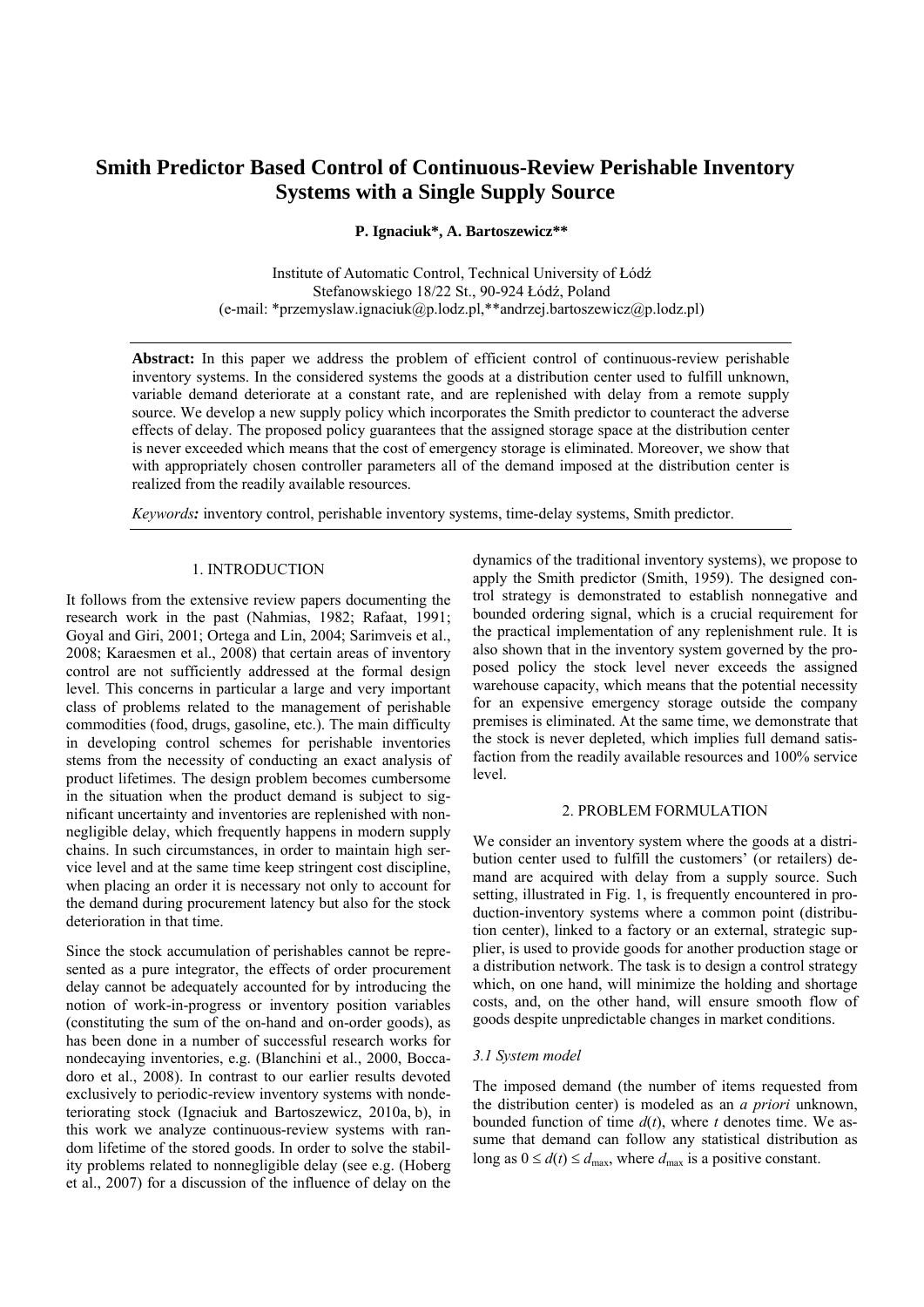

Fig. 1. Inventory system with a strategic supplier.

If there is a sufficient number of items at the distribution center to satisfy the imposed demand, then the actually met demand  $h(t)$  (the number of items sold to customers or sent to retailers in the distribution network) will be equal to the requested one. Otherwise, the imposed demand is satisfied only from the arriving shipments, and the additional demand is lost (we assume that the sales are not backordered, and the excessive demand is equivalent to a missed business opportunity). Thus,

$$
0 \le h(t) \le d(t) \le d_{\max}.\tag{1}
$$

The on-hand stock used to fulfill the market demand deteriorates when kept in the distribution center warehouse at a constant rate  $\sigma$ ,  $0 \le \sigma \le 1$ . It is replenished with delay  $L_p > 0$  from a remote supply source. Denoting the quantity ordered from the supplier at time  $t$  by  $u(t)$ , and the received shipment by  $u_R(t)$ , we have

$$
u_R(t) = u\left(t - L_p\right). \tag{2}
$$

Consequently, the stock balance equation can be written in the following way

$$
\dot{y} = -\sigma y(t) + u_R(t) - h(t) = -\sigma y(t) + u(t - L_p) - h(t).
$$
 (3)

According to the stock balance equation, the on-hand stock decreases due to the realized sales represented by function  $h(\cdot)$ , and the decay characterized by factor  $\sigma$ . It is refilled from the goods acquired from the supplier  $u_R(\cdot)$ . For the sake of further analysis it is convenient to represent (3) in an integral form. We assume that initially the warehouse is empty, i.e.  $y(0) = 0$ , and the first orders are placed at  $t = 0$ , i.e.  $u(t) = 0$  for  $t < 0$ . Solving (3) for  $y(\cdot)$ , we obtain (see the Appendix)

$$
y(t) = \int_{0}^{t} e^{-\sigma(t-\tau)} u_R(\tau) d\tau - \int_{0}^{t} e^{-\sigma(t-\tau)} h(\tau) d\tau.
$$
 (4)

Since  $u_R(t) = u(t - L_p)$  and  $u(t < 0) = 0$ , we can rewrite (4) in the following form

$$
y(t) = \int_{0}^{t} e^{-\sigma(t-\tau)} u(\tau - L_{p}) d\tau - \int_{0}^{t} e^{-\sigma(t-\tau)} h(\tau) d\tau
$$
  

$$
= \int_{0}^{t-L_{p}} e^{-\sigma(t-L_{p}-\tau)} u(\tau) d\tau - \int_{0}^{t} e^{-\sigma(t-\tau)} h(\tau) d\tau.
$$
 (5)

Note that in order to adequately model the stock accumulation of perishable goods, a saturating integrator needs to be applied, which makes the considered system nonlinear. However, if one can ensure that the control signal is nonnegative for arbitrary *t*, then by introducing the function representing the actually realized sales,  $h(t) \leq d(t)$ , the stock dynamics can be reduced to linear equation (5). In the further part of the paper, we will design a control law which will be shown to satisfy the conditions  $u(t) \ge 0$  and  $h(t) = d(t)$ . As a result, the inventory system will stay in the linear region of operation for the whole range of disturbance  $0 \le d(t) \le d_{\text{max}}$ .

#### *3.2 Transfer function representation*

The linear part of the model of the considered inventory system with perishable goods can be described using transfer functions. The system block diagram is shown in Fig. 2. The saturating integrator in an internal loop represents the operation of accumulating the stock of perishables characterized by decay factor  $\sigma$ . The controller, with transfer function  $G_C(s)$ , is supposed to steer the on-hand stock level  $y(t)$  towards the reference value *yref*, such that a high level of demand satisfaction is achieved.



Fig. 2. System model.

# 3. PROPOSED CONTROL STRATEGY

The principal obstacle in providing efficient control in the considered class of systems is the latency in procuring orders. Indeed, each non-zero order placed at the supplier at instant *t* will appear at the distribution center with lead-time  $L_p$  at instant  $t + L_p > t$  which may lead to oscillations, or even cause instability. In order to satisfactorily counteract the adverse effects of delay in the analyzed system with perishable goods, it is not sufficient to introduce inventory position variables (constituting the sum of on-hand stock and open orders), or the notion of work-in-progress, as it is usually done in the traditional inventory systems (Blanchini et al., 2000, Warburton, 2007; Boccadoro et al., 2008). This is due to the fact that the pure sum of open orders (or work-in-progress) does not account for the stock degradation within lead-time. To overcome the delay problem, in this work we propose to apply the Smith predictor (Smith, 1959), which proved a successful method of dead-time compensation in many engineering areas (Palmor, 1996). The basic idea behind the Smith predictor is to simulate the behavior of a remote plant inside the controller structure, thus eliminating the delay from the main feedback loop. The proposed control strategy, employing the Smith predictor for dead-time compensation is illustrated in Fig. 3.

The control structure consists of the primary plant controller *C*(*s*) and the Smith predictor built on the linearized model of the plant  $G^*(s) = 1/(s + \sigma)$ . With the primary controller selected as the proportional control law  $C(s) = K$ , where *K* is a positive constant, we obtain the transfer function of the overall control structure  $G_C(s)$ ,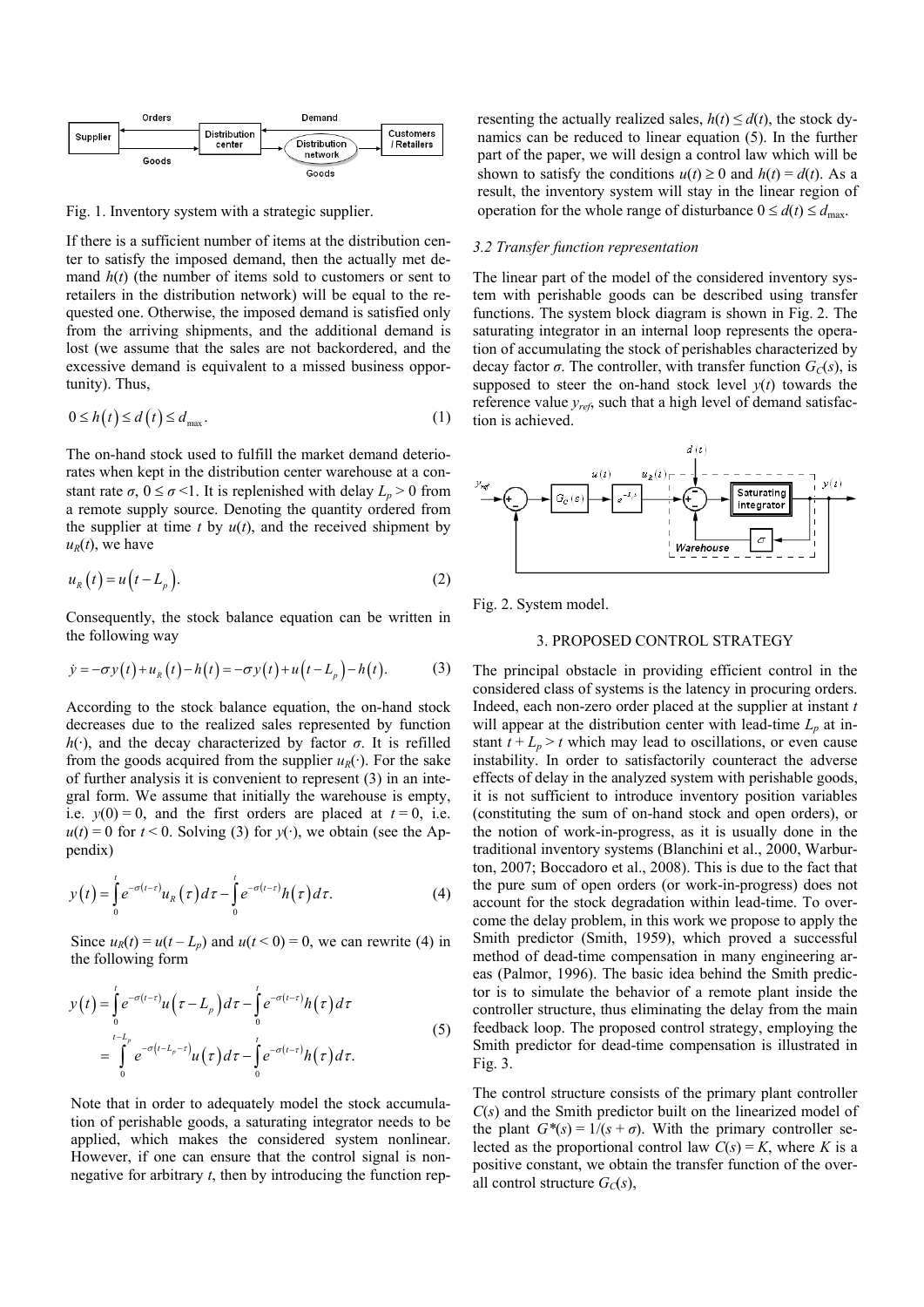

Fig. 3. Controller structure.

$$
G_C(s)
$$
  
= 
$$
\frac{C(s)}{1+C(s)\Big[G^*(s)-e^{-L_p s}G^*(s)\Big]} = \frac{K}{1+KG^*(s)\Big(1-e^{-L_p s}\Big)}.
$$
 (6)

In the linear region of operation the plant dynamics is fully represented by the transfer function  $G(s) = 1/(s + \sigma)$ . If the system parameters used by the controller match those of the true object, i.e. when  $e^{-L_p^*s}G^*(s) = e^{-L_p s}G(s)$ , then we can write the closed-loop transfer functions:

a) with respect to the reference input  $Y_{ref}(s) = y_{ref}/s$ 

$$
\frac{Y(s)}{Y_{ref}(s)} = \frac{K}{s + \sigma + K} e^{-L_p s},\tag{7}
$$

b) with respect to the disturbance  $D(s) = \mathcal{L}(d(t))$ ,

$$
\frac{Y(s)}{D(s)} = -\frac{1}{s+\sigma} + \frac{K}{s+\sigma+K}e^{-L_ps}.
$$
\n(8)

It is clear from (7) and (8) that the term related to delay is eliminated from the characteristic equation (the denominator of the closed-loop transfer function). Consequently, since  $K > 0$  and  $\sigma \ge 0$ , the closed-loop system under nominal operating conditions is stable for arbitrary lead-time and any bounded disturbance.

#### 4. PROPERTIES OF THE PROPOSED STRATEGY

Before we state the properties of the proposed inventory policy (6), it is convenient to present it in time domain. We assume that the controller has the exact knowledge of the system parameters. Taking into account the initial conditions, we can write the control law in time domain by direct inspection of the block diagram shown in Fig. 3 in the following form

$$
u(t) = K \left[ y_{ref} - y(t) \right]
$$
  
-K \left[ \int\_{0}^{t} e^{-\sigma(t-\tau)} u(\tau) d\tau - \int\_{0}^{t-L\_p} e^{-\sigma(t-L\_p-\tau)} u(\tau) d\tau \right]. \tag{9}

This control law can be interpreted as to generate orders in proportion to the difference between the current on-hand stock and its reference value  $K(y_{ref} - y(t))$  decreased by the amount of open orders quantified by the rate of deterioration within the last lead-time (the terms in the square brackets).

The properties of the proposed control strategy will be given in three Theorems, and strictly proved. The first theorem shows that the ordering signal generated by the controller is always nonnegative and bounded, which is a crucial prerequisite for the implementation of any cost-efficient inventory management policy. The second proposition specifies the upper bound of the on-hand stock, which constitutes the smallest warehouse capacity required to store all the incoming shipments. Finally, the third theorem shows how to select the stock reference value in order to guarantee that all of the imposed demand will be fulfilled from the readily available resources at the distribution center thus ensuring the maximum service level.

**Theorem 1:** The ordering signal generated by controller (9) applied to system (3) satisfies the following inequalities

$$
K\frac{\sigma y_{ref}}{\sigma + K} \le u\left(t\right) \le Ky_{ref}.\tag{10}
$$

Moreover, there exists a time instant  $t_0$  such that for any  $t \geq t_0$ 

$$
u(t) \le K \frac{\sigma y_{ref} + d_{\text{max}}}{\sigma + K}.
$$
\n(11)

**Proof:** Substituting (5) into (9) we get

$$
u(t) = K \left[ y_{ref} - \int_{0}^{t} e^{-\sigma(t-\tau)} u(\tau) d\tau + \int_{0}^{t} e^{-\sigma(t-\tau)} h(\tau) d\tau \right].
$$
 (12)

Consequently,

$$
\begin{split} \dot{u} &= -K \frac{d}{dt} \left\{ e^{-\sigma t} \int_{0}^{t} e^{\sigma \tau} \left[ u(\tau) - h(\tau) \right] d\tau \right\} \\ &= K \left\{ \sigma e^{-\sigma t} \int_{0}^{t} e^{\sigma \tau} \left[ u(\tau) - h(\tau) \right] d\tau - e^{-\sigma t} e^{\sigma t} \left[ u(t) - h(t) \right] \right\} \end{split} \tag{13}
$$
\n
$$
= K \left\{ \sigma \int_{0}^{t} e^{-\sigma (t-\tau)} \left[ u(\tau) - h(\tau) \right] d\tau - \left[ u(t) - h(t) \right] \right\}.
$$

It follows from (12) that

$$
\sigma K \int_{0}^{t} e^{-\sigma(t-\tau)} \Big[ u(\tau) - h(\tau) \Big] d\tau = \sigma \Big[ K y_{ref} - u(t) \Big]. \tag{14}
$$

Hence, we can rewrite (13) as

$$
\dot{u} = \sigma \left[ Ky_{ref} - u(t) \right] - K \left[ u(t) - h(t) \right] \n= \sigma Ky_{ref} - (\sigma + K)u(t) + Kh(t).
$$
\n(15)

Investigating  $\dot{u} = 0$  we get

$$
u(t) = K \frac{\sigma y_{ref} + h(t)}{\sigma + K}.
$$
 (16)

According to constraint (1) the minimum satisfied demand equals zero. At the initial time  $u(0) = Ky_{ref} > 0$ . Therefore, since  $0 \le \sigma < 1$  and  $h(\cdot) \ge 0$ , we get from (16) that  $u(\cdot)$  de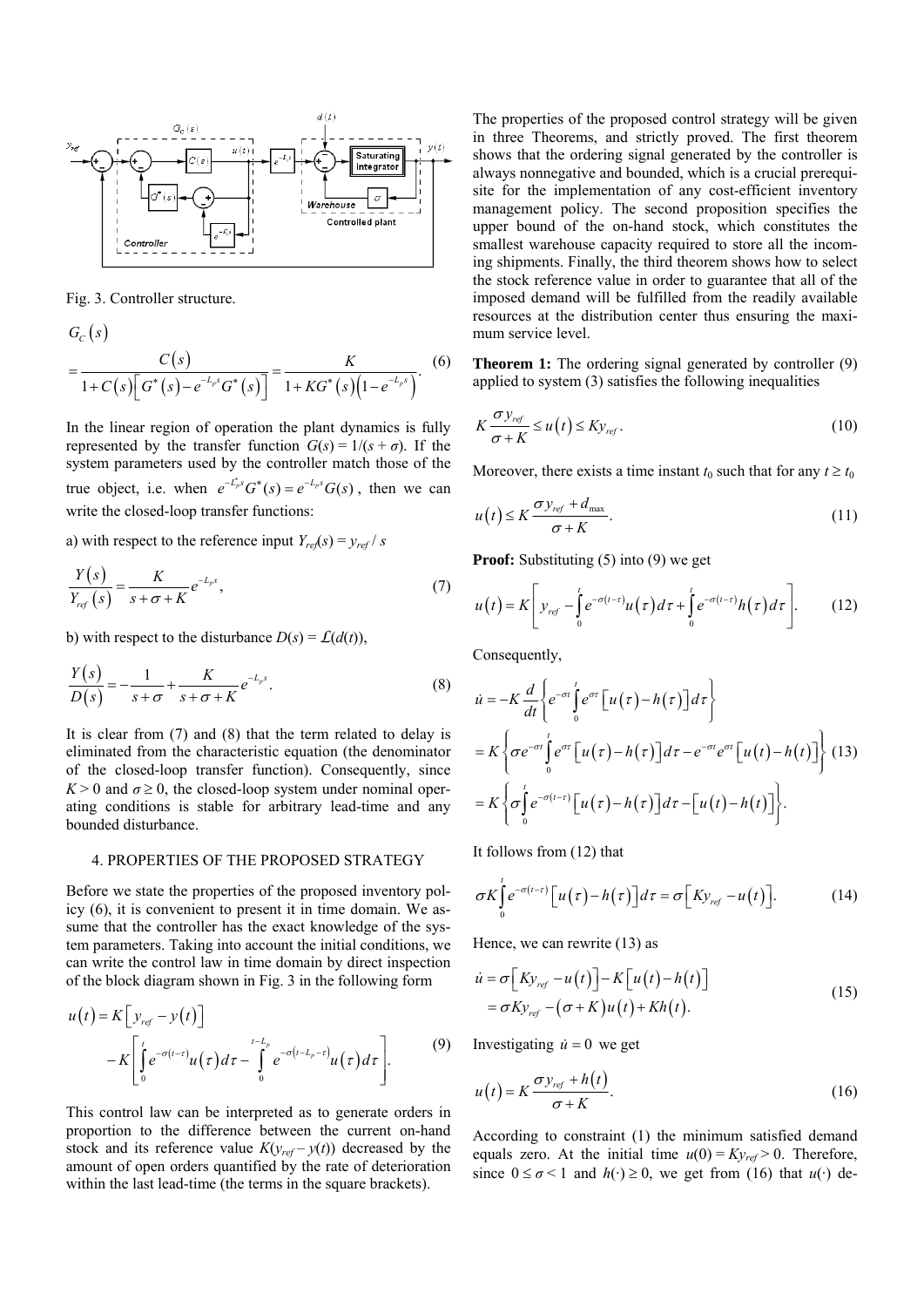creases as long as it is bigger than  $K[\sigma y_{ref} + h(\cdot)]/(\sigma + K)$ , and it never falls below  $K \sigma y_{ref} / (\sigma + K)$ . Moreover, there exists a time instant  $t_0$  when  $u(\cdot)$  reaches the level of  $K[\sigma y_{ref} + d_{\text{max}}]/(\sigma + K)$  for the first time. Since  $h(\cdot) \leq d_{\text{max}}$ , we get from (16) that for all  $t \ge t_0$ 

$$
u(t) \leq K \frac{\sigma y_{ref} + d_{\max}}{\sigma + K}.
$$

This conclusion ends the proof.

**Theorem 2:** If policy (9) is applied to system (3), then the on-hand stock at the distribution center never exceeds the level of  $y_{ref}$  for  $\sigma = 0$  and

$$
y_{\text{max}} = \frac{K}{\sigma + K} \left[ y_{\text{ref}} + \frac{d_{\text{max}}}{\sigma} \left( 1 - e^{-\sigma L_p} \right) \right] \quad \text{for } \sigma > 0. \tag{17}
$$

**Proof:** Applying (12) to the stock balance equation (3) we get

$$
\dot{y} = -\sigma y(t) + Ky_{ref}
$$
\n
$$
-K \left[ \int_{0}^{t-L_p} e^{-\sigma(t-L_p-\tau)} u(\tau) d\tau - \int_{0}^{t} e^{-\sigma(t-\tau)} h(\tau) d\tau \right]
$$
\n
$$
+ K \int_{0}^{t-L_p} e^{-\sigma(t-L_p-\tau)} h(\tau) d\tau - K \int_{0}^{t-L_p} e^{-\sigma(t-\tau)} h(\tau) d\tau
$$
\n
$$
- K \int_{t-L_p}^{t} e^{-\sigma(t-\tau)} h(\tau) d\tau - h(t).
$$
\n(18)

Using (5) we can notice that the term in the square brackets in (18) actually equals *y*(*t*). Consequently, we have

$$
\dot{y} = Ky_{ref} - (\sigma + K) y(t) - h(t)
$$
  
+  $K\left(e^{\sigma L_p} - 1\right) \int_{0}^{t - L_p} e^{-\sigma(t - \tau)} h(\tau) d\tau - K \int_{t - L_p}^{t} e^{-\sigma(t - \tau)} h(\tau) d\tau.$  (19)

Closer investigation of  $\dot{y} = 0$  leads to

$$
y(t) = \frac{K y_{ref}}{\sigma + K} + \frac{K}{\sigma + K} \left( e^{\sigma L_p} - 1 \right) \int_0^{t - L_p} e^{-\sigma(t - \tau)} h(\tau) d\tau
$$
  

$$
- \frac{K}{\sigma + K} \left[ \int_{t - L_p}^t e^{-\sigma(t - \tau)} h(\tau) d\tau + \frac{h(t)}{K} \right].
$$
 (20)

It follows from (20) that since  $K > 0$ ,  $\sigma \ge 0$ , and  $h(\cdot) \ge 0$ , the biggest value of *y*(·) is expected when  $h(\tau) = d_{\text{max}}$  for  $\tau \le t - L_p$ and  $h(\tau) = 0$  in the interval  $(t - L_p, t]$ . We get immediately from (20) that for  $\sigma = 0$  (the case of nondeteriorating stock)  $y(t) \leq y_{ref}$ . Evaluating the first integral in (20) for  $\sigma > 0$  we obtain

$$
\int_{0}^{t-L_p} e^{-\sigma(t-\tau)} h(\tau) d\tau \leq d_{\max} \int_{0}^{t-L_p} e^{-\sigma(t-\tau)} d\tau
$$

$$
=d_{\max}e^{-\sigma t}\int_{0}^{t-L_{p}}e^{\sigma\tau}d\tau=d_{\max}\frac{e^{-\sigma t}}{\sigma}\Big(e^{\sigma\tau}\Big)\Big|_{0}^{t-L_{p}}
$$
\n
$$
=d_{\max}\frac{e^{-\sigma t}}{\sigma}\Big[e^{\sigma\left(t-L_{p}\right)}-1\Big]=\frac{d_{\max}}{\sigma}\Big[e^{-\sigma L_{p}}-e^{-\sigma t}\Big]\leq\frac{d_{\max}}{\sigma}e^{-\sigma L_{p}}.
$$
\n(21)

Consequently, applying (21) to (20), we arrive at

$$
y(t) \le \frac{K}{\sigma + K} \left[ y_{ref} + \frac{d_{\text{max}}}{\sigma} \left( 1 - e^{-\sigma L_p} \right) \right].
$$
 (22)

This ends the proof.

It follows from Theorem 2 that if the warehouse of size  $y_{\text{max}}$ specified by  $(17)$  is assigned at the distribution center, then all the incoming shipments can be stored locally, and any cost associated with emergency storage is eliminated. Apart from the efficient warehouse space management, a successful inventory control strategy in modern supply chain is expected to achieve a high level of demand satisfaction. The proposition formulated below shows how the reference stock level should be selected so that  $v(t) > 0$ , which implies that all of the demand imposed on the distribution center is satisfied from the readily available resources.

**Theorem 3:** If policy (9) is applied to system (3), and the reference stock level is selected as

$$
y_{ref} > d_{\text{max}}\left(L_p + 1/K\right) \quad \text{for} \quad \sigma = 0,\tag{23}
$$

$$
y_{ref} > d_{\max} \left[ \left( 1 - e^{-\sigma L_p} \right) / \sigma + 1 / K \right] \quad \text{for } \sigma > 0,
$$
 (24)

then the on-hand stock level at the distribution center is strictly positive for any  $t > L_n$ .

**Proof:** Note that  $e^{\sigma L_p} - 1 > 0$ . Hence, considering (1) and (20), we can expect the smallest on-hand stock level in the circumstances when  $h(\tau) = 0$  for  $\tau \le t - L_p$  and  $h(\tau) = d_{\text{max}}$  for *τ* belonging to the interval  $(t - L_p, t]$ . The warehouse is empty for  $t \leq L_n$ . In the case of the system with nonndeteriorating stock  $(\sigma = 0)$  we get immediately from (20)

$$
y(t) \ge y_{ref} - d_{max} (L_p + 1/K).
$$
 (25)

Thus, based on assumption (23) we have  $y(t) > 0$  for  $\sigma = 0$ . Evaluating the second integral in (20) for  $t > L_p$  in the case when  $h(t) = d_{\text{max}}$  and  $\sigma > 0$ , we obtain

$$
\int_{t-L_p}^{t} e^{-\sigma(t-\tau)} h(\tau) d\tau \leq d_{\max} \int_{t-L_p}^{t} e^{-\sigma(t-\tau)} d\tau
$$
\n
$$
= d_{\max} e^{-\sigma t} \int_{t-L_p}^{t} e^{\sigma \tau} d\tau = d_{\max} \frac{e^{-\sigma t}}{\sigma} e^{\sigma \tau} \Big|_{t-L_p}^{t}
$$
\n
$$
= d_{\max} \frac{e^{-\sigma t}}{\sigma} \Big[ e^{\sigma t} - e^{\sigma(t-L_p)} \Big] = \frac{d_{\max}}{\sigma} \Big[ 1 - e^{-\sigma L_p} \Big].
$$
\n(26)

Applying (26) to (20), we get the on-hand stock level  $y(\cdot)$  at the instant when it is minimal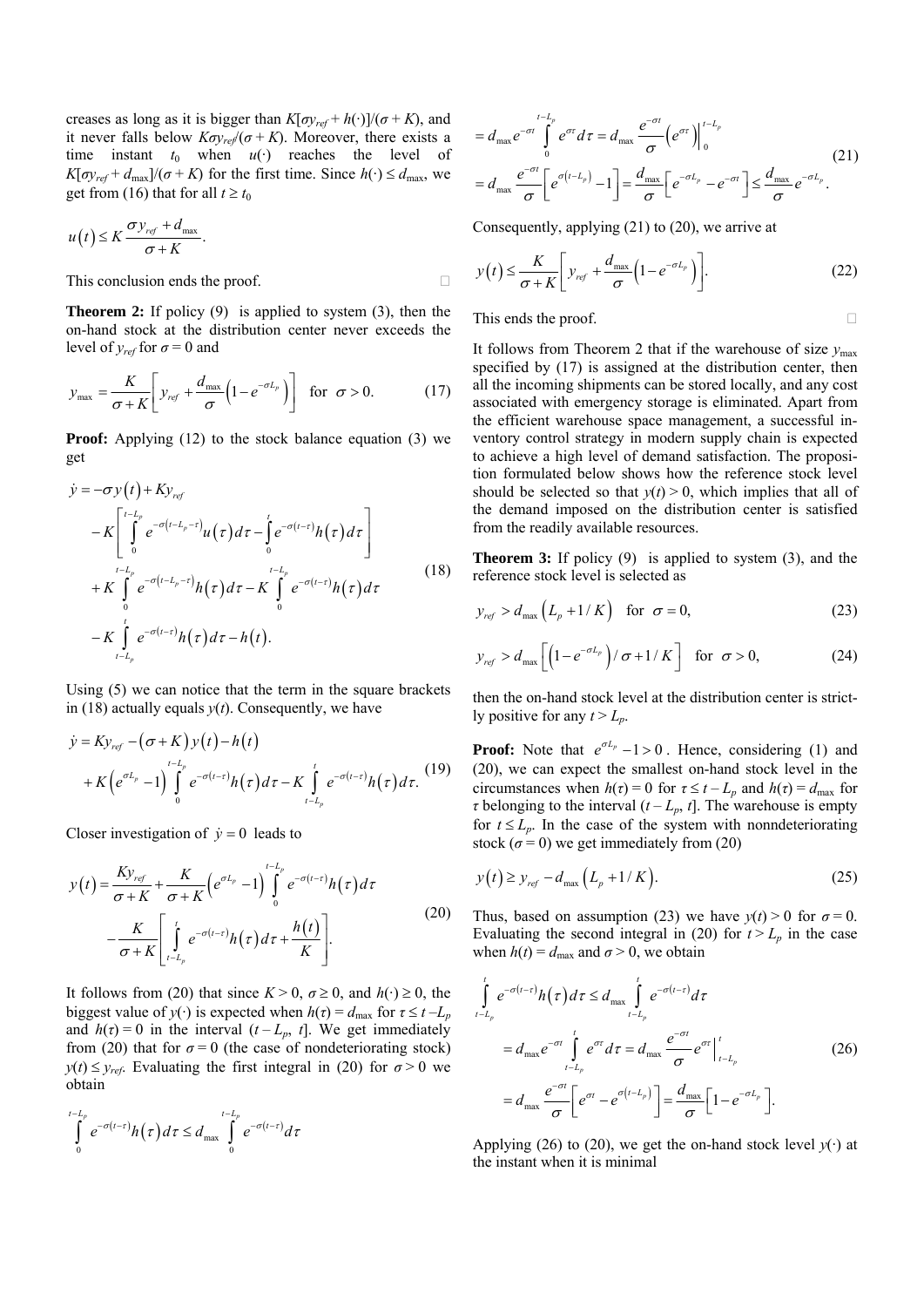



If the reference stock level is adjusted according to (24), then using (27) one may conclude that

$$
y(t) \ge \frac{K}{\sigma + K} \left\{ y_{ref} - d_{\max} \left[ \left( 1 - e^{-\sigma L_p} \right) / \sigma + 1 / K \right] \right\} > 0. \tag{28}
$$

This completes the proof.

**Remark:** It follows from Theorem 1 that the controller generates ordering signal that is always nonnegative and bounded, which makes the considered system positive. In addition, if assumptions of Theorem 3 are fulfilled, then  $h(t) = d(t)$ , and the plant remains in the linear region for arbitrary demand satisfying condition (1). Considering the responses with respect to the reference input (7) and with respect to the disturbance (8) we get the overall system transfer function

$$
Y(s) = \frac{Ke^{-L_ps}}{s+\sigma+K} \frac{y_{ref}}{s} - \left(\frac{1}{s+\sigma} - \frac{K}{s+\sigma+K}e^{-L_ps}\right)D(s). \quad (29)
$$

Consequently, applying the final value theorem we get the steady-state stock level *yss* (the stock level in the presence of the steady-state demand  $d_{ss} > 0$ )

$$
y_{ss} = \lim_{s \to 0} sY(s) = \begin{cases} y_{ref} - \frac{1 + KL_p}{K} d_{ss} & \text{for } \sigma = 0, \\ \frac{K y_{ref}}{\sigma + K} - \left(\frac{1}{\sigma} - \frac{K}{\sigma + K}\right) d_{ss} & \text{for } \sigma > 0. \end{cases}
$$
(30)

Equation (30) indicates that a finite steady-state error will be present at the output when a proportional control law is chosen as the primary controller *C*(*s*) in (6). Typically in engineering systems, this error would need to be reduced (or eliminated), for instance by introducing a proportionalintegral controller in place of the proportional one. Also a feed-forward term could be applied to compensate the effects of disturbance. However, in the considered application, *yref* can be assigned an arbitrary value and any steady-state error can be tolerated. What is important from the practical point of view when studying inventory control problems is the size of the required storage space and demand utilization. Theorems 2 and 3 show precisely how much storage space should be provided to accommodate all the incoming shipments (rela-

Fig. 4. Market demand. Fig. 5. Orders placed at the supplier. Fig. 6. On-hand stock level.

180

tion  $(17)$ ), and how to select  $y_{ref}$  to guarantee that all the sales are realized from the readily available resources (inequalities (23) and (24)).

## 4. NUMERICAL EXAMPLE

The properties of the designed policy (9) are verified in simulations conducted for the model of perishable inventory system described in Section 2. The system parameters are set in the following way: lead-time  $L_p = 5$  days, inventory decay factor  $\sigma = 0.07 \text{ day}^{-1}$ , and the maximum daily demand at the distribution center  $d_{\text{max}} = 15$  items/day. The actual demand follows the pattern illustrated in Fig. 4, which reflects abrupt seasonal changes in a half-year trend. The controller gain is adjusted to  $K = 0.5$ . In order to ensure full demand satisfaction, the stock reference level is set according to the guidelines of Theorem 3 as  $y_{ref}$  = 95 > 93 items. This results in the required storage space calculated according to (17)  $y_{\text{max}}$  = 139 items.

The orders generated by controller (9) in response to the demand pattern from Fig. 4 are shown in Fig. 5, and the resultant on-hand stock in Fig. 6. We can see from the graphs depicted in Fig. 5 that the proposed controller quickly responds to the sudden changes in the demand trend without oscillations or overshoots in the ordering signal. For  $t \ge t_0 = 2$  days the order quantity remains in the interval [5.83, 19.01 items/day], precisely as dictated by Theorem 1. The knowledge about the range of order changes helps in establishing long-term relationship between the distribution center and the supplier, and facilitates capacity planning down the supply chain (at the supplier and its subcontractors). We can see from Fig. 6 that the stock level does not increase beyond  $y_{\text{max}}$  = 139 items, which means that the assigned warehouse capacity is sufficient to store the goods at the distribution center at all times. Moreover, the on-hand stock never falls to zero after the initial phase which implies full demand satisfaction and 100% service level.

#### 5. CONCLUSIONS

In this work we designed a new inventory management policy for continuous-time inventory systems with perishable goods. The proposed policy employs the Smith predictor for compensating the adverse effects of order procurement delay. As a result, the system stability is guaranteed for arbitrary delay and any bounded demand pattern. The ordering signal generated by the designed policy smoothly adapts to the demand changes, and thus it is easy to follow by the supplier.



150



50